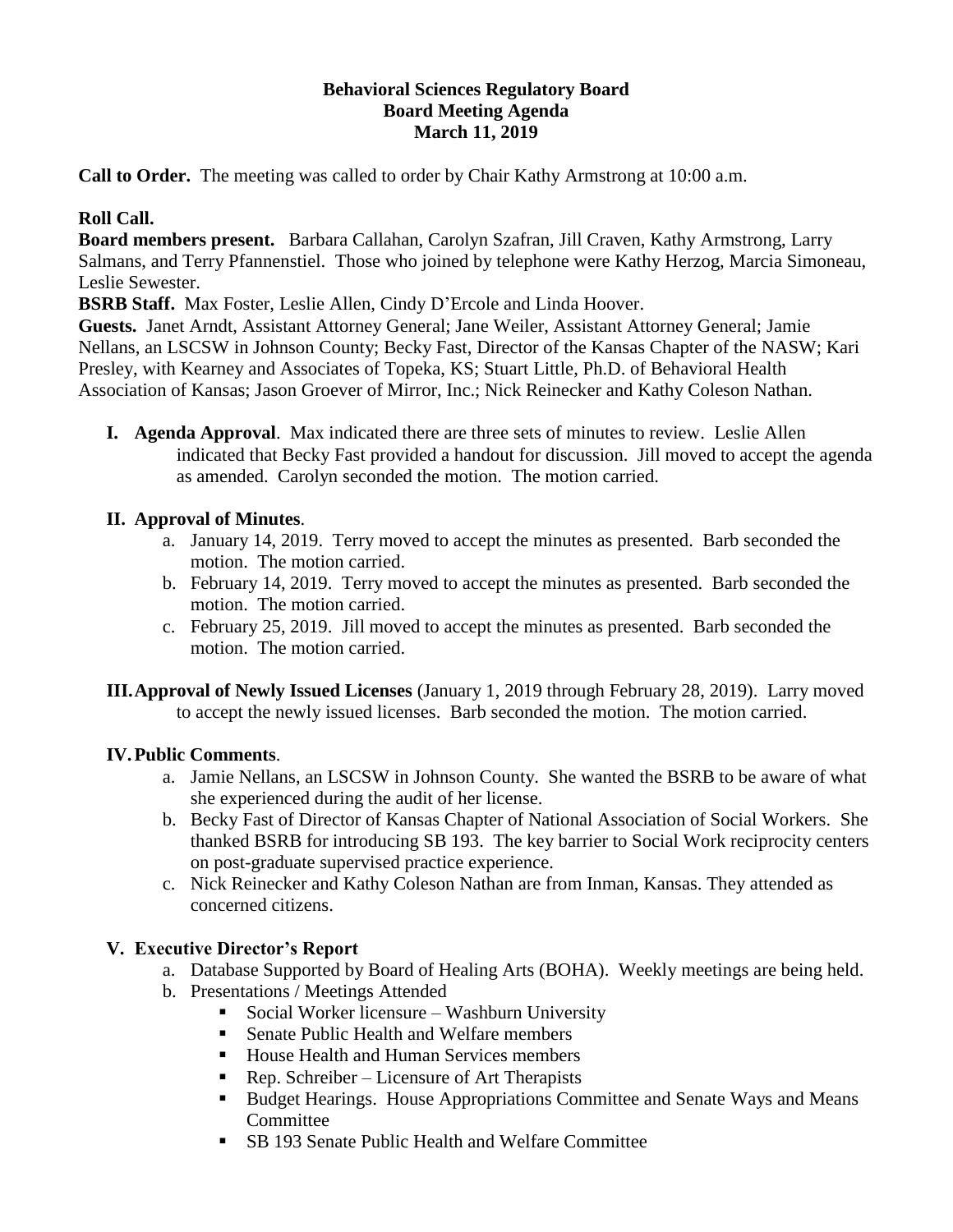- c. Fiscal Note Requests
	- HB 2331 Victims of Sexual Abuse by Ordained Ministers
	- HB 2227 Prohibiting conversion therapy under age 18
	- $\blacksquare$  SB 193
- d. Public Hearings
	- Fee reduction regulations became effective March 8, 2019.
	- DSM V
- e. Future Meetings / Presentations of Interest (April 2019):
	- Complaint Process Presentation by Max at Washburn University
	- Social Worker Licensure Presentation by Max and Leslie at Park University
	- Counseling Psychology Department by Max and Leslie at KU
	- Non-Cabinet Agency Directors Max;
	- SB 193 –House Health and Human Services

### **VI. Staff Reports**

- **VII. Complaint Review Committee Report**. Terry reported that 22 cases were reviewed in February 2019. There were two CAOs or SPOs, four proposed diversions; one suspension; 10 were dismissed because the facts did not support the allegations; three cautionary letters were sent. Two cases were identified for further investigation. Investigators and Jane Weiler are doing an excellent job.
- **VIII. Executive Session**. Terry moved that, pursuant to K.S.A. 2019 Supp. 75-4319(b)(2), the Board recess into Executive Session and reconvene the open meeting in this room at 11:10 a.m. The subject matter to be discussed in the Executive Session concerns pending litigation. The justification is consultation with the Board's legal counsel, Assistant Attorneys General Janet Arndt and Jane Weiler, that would be deemed privileged in the attorney-client relationship. The Board's Executive Director, Max Foster, is included as the client. The Board will reconvene the open meeting in this same location at 11:10 a.m. Jill seconded the motion. The motion carried.

At 11:10 a.m. the public meeting resumed. Terry moved that the Behavioral Sciences Regulatory Board authorize the Kansas Assistant Attorney General's office to file an appeal *In the Matter of Jessica Ann Oliver vs Kansas Behavioral Sciences Regulatory Board*, Case Number 2017-CV-00728 in Shawnee County Kansas District Court. Jill seconded the motion. The motion carried.

#### **IX. Public Comments.**

- a. **Stuart Little**. Stuart Little of the Behavioral Health Association of Kansas (BHAK) reported that the BHAK supports SB 193 and amendment made in committee regarding LSCSW. The BHAK Board asked if it is possible to include other clinical professions licensed by the BSRB.
- b. **Becky Fast.** Presented the KNASW viewpoints of the Practice and Profession of Social Work.
- c. **Nick Reinecker.** Presented his viewpoints on DSM 5.
- **X. Staff Report.** Leslie Allen presented definitions of Direct Client Contact for professions licensed by BSRB.